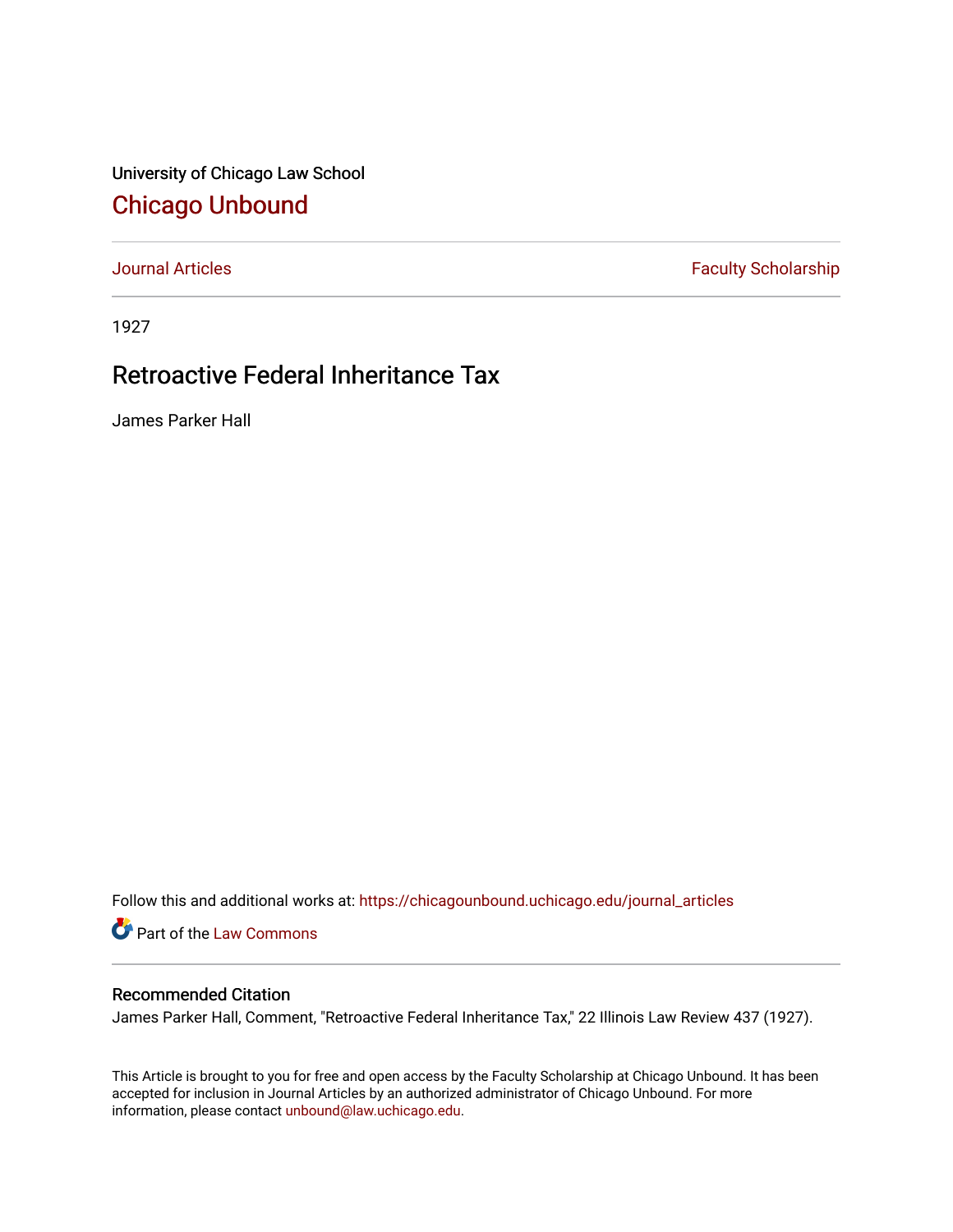## **COMMENT ON RECENT CASES**

CONSTITUTIONAL LAw-DuE PROCESS-RETROACTIVE FEDERAL INHERITANCE TAx.-[United States] In 1907 Mr. and Mrs. J. R. Coolidge of Boston, Massachusetts, conveyed without consideration valuable real and personal property to trustees, who were to pay the income thereof to the settlors for life, and, after the death of both, to divide the property among their children. In 1917 the settlors assigned their entire interest in this trusf to the children. In 1917 Mr. and Mrs. Coolidge conveyed other valuable real estate, used by them as residences, to the children as a gift, taking back a lease for one year at a nominal rental. It was understood that annual renewals of this lease would be made as long as the lessees desired, but there was no binding agreement to this effect. When these transfers were made they were not taxed by any federal statute. The federal revenue act of Feb. 24, 1919,<sup>1</sup> purported to tax transfers of this character, whether made before or after its passage, as intended to take effect in possession or enjoyment at or after the death of the transferrer, and for the purposes of the tax valued such property at its value at the time of the transferrer's death. The tax, a percentage of the net value of the estate (including such transfers), 'was made a lien upon the entire estate (including such transfers), but only the estate distributable at the owner's death, if sufficient, was made ultimately liable for the tax. Rights of reimbursement against the distributable estate and of contribution against other transferees, if such estate was insufficient, were given to transferees who paid any part of the tax. The federal collector compelled the executors of Julia Coolidge, the surviving settlor, to pay inheritance taxes upon all of the above property, valued at her death at over \$700,000, though her net distributable estate amounted to only \$103,000. In a suit against the collector in the Massachusetts district court<sup>2</sup> the executors recovered these taxes, and this was affirmed by the United States Supreme Court in *Nichols v. Coolidge3* on May 31, 1927.

Mr. Justice McReynolds (for five judges) held the tax law, as applied to prior transfers, so arbitrary, capricious, and confiscatory as to violate the Fifth Amendment. Justices Holmes, Brandeis, Sanford, and Stone concurred in the result without opinion. The opinion of McReynolds stressed the unfairness of such a tax upon a transaction not taxable when it took place, not made in contemplation of death, and not with any possible design of evading a tax which did not then exist; and especially the capricious and burdensome effect of valuing the property for taxation at the time of the transferrer's death, when it might have been transferred many years before when worth but a fraction of its present value. "Different estates must

- 2. *Coolidge v. Nichols* (1925) 4 Fed. (2nd) 112.
- **3. (1927)** 47 Sup. Ct. Rep. **710.**

<sup>1. 40</sup> Sts. 1057, ch. 18 secs. 401-2, 408-9.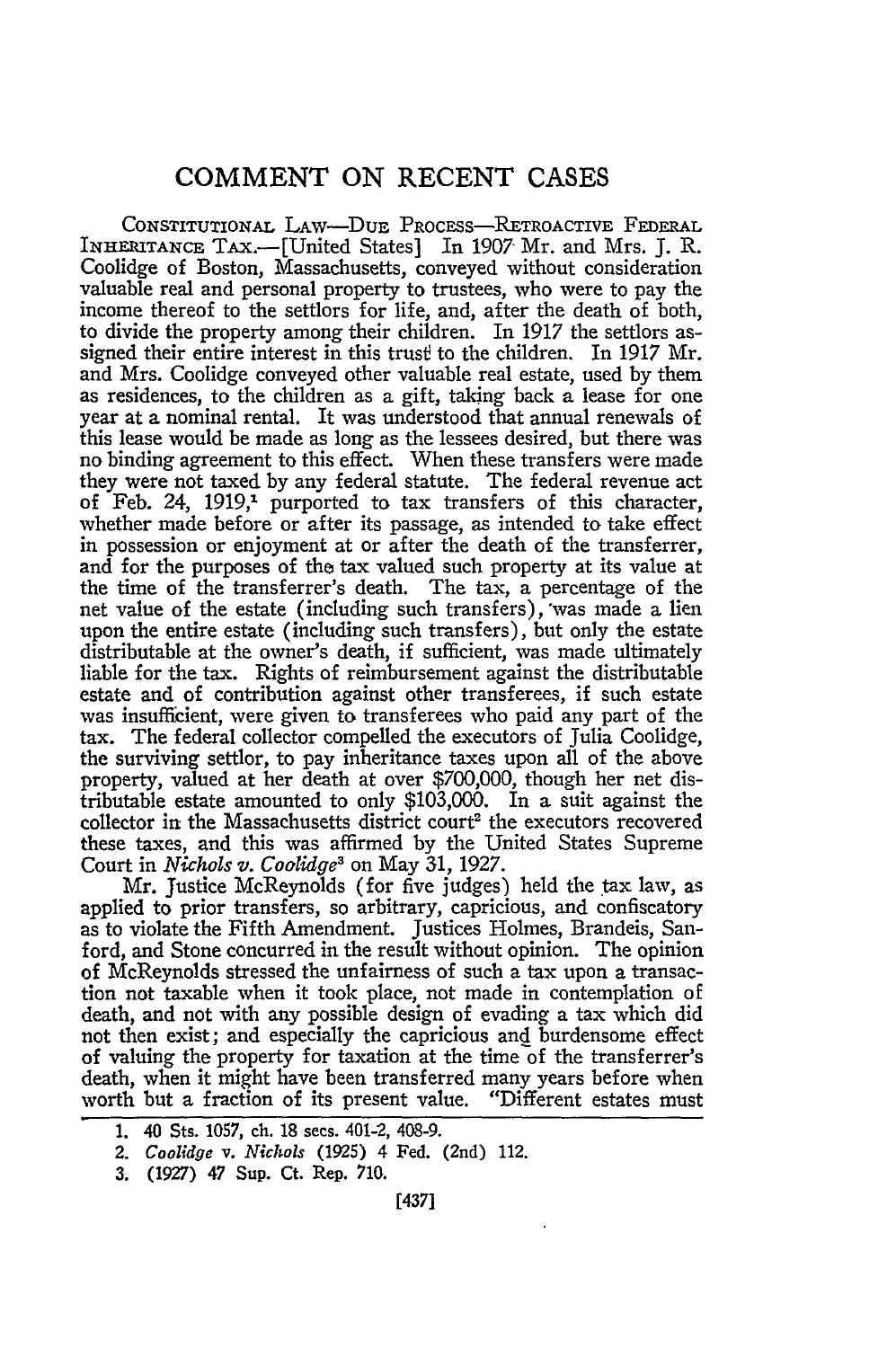bear disproportionate burdens determined by what the deceased did one or twenty years before he died."<sup>4</sup> To the argument that Congress was not really taxing these prior transfers, but merely using them to measure the tax upon the estate possessed by the decedent at death, thei same answer was made as to a similar claim under the Fourteenth Amendment in *Frick v. Pennsylvania,5* where that state tried to measure the amount of an inheritance tax upon Pennsylvania property by a percentage of the value of'the whole estate, part of which consisted of chattels situated in New York:

"Of course this was but the equivalent of saying that it was admissible to measure the tax by a standard which took no account of the distinction between what the state had power to tax and what it had no power to tax, and which necessarily operated to make the amount of tax just what it would have been had the state's power included what was excluded by the Constitution. This ground, in our opinion, is not tenable. It would open the way for easily doing indirectly what is forbidden to be done directly, and would render important constitutional limitations of no avail."<sup>6</sup>

The case is the first one squarely holding a federal taxing act invalid under the Fifth Amendment. Various other federal taxes have been held void: (1) because levied upon forbidden subjects of taxation, such as exports7 or the governmental functions of a state **;8** or (2) because levied in a manner specifically forbidden, such as an unapportioned direct tax;<sup>9</sup> or  $(3)$  because exercising an improper regulatory effect upon conduct reserved by the Constitution solely to state control, such as the child labor  $tax^{10}$  and the tax upon trading in grain futures;<sup>11</sup> but no federal tax has heretofore been held bad as a violation of due process of law only. Indeed, some of the language of Mr. Justice White in earlier cases seemed to deny that this clause was a limitation upon the taxing power of Congress, unless the latter was exercised in so outrageous a way as to be not really taxation at all.<sup>12</sup> That the requirement of due process in the Fourteenth Amendment is a limitation upon state powers of taxation has been often held, and there is no good reason why the Fifth Amendment should not similarly limit the United States—though of course the limitations may not be exactly the same, due to the fact that the United States has diplomatic, treaty, and war powers at its disposal denied to the states.<sup>13</sup>

- 4. 47 Sup. Ct. Rep., at 714.
- **5.** (1925) 268 U. S. 473.
- *6.* 47 Sup. Ct. Rep., at 713.
- *7. Fairbanks v. United States* (1901) 181 **U. S. 283.**
- 8. *Collector v. Day* (1871) 11 Wall. 113; *Ainbrosini v. United States* (1902) 187 U, **S.** 1.
	- *9. Pollock v. Farmers' Loan & Trust Co.* (1895) 157 U. S. 429.
	- 10. *Child Labor Tax* Case (1922) 259 U. **S.** 20.
	- 11. *Hill v. Wallace* (1922) 259 U. S. 44.
- *12.* S.ee\_\_ome of his observations in *McCray v. United States* (1904) **195** U. **S.** *27,* 61-64; *Brushaber v. Union Pacific R. R.* (1916) 240 U. **S.** 1, 40.
- 13. See *United States v. Bennett* (1914) *232* U. **S.** *299;* and *Cook v. Tait* (1924) **265** U. **S.** 47; comparing *Union Refrigerator Transit Co. v. Ken-*
-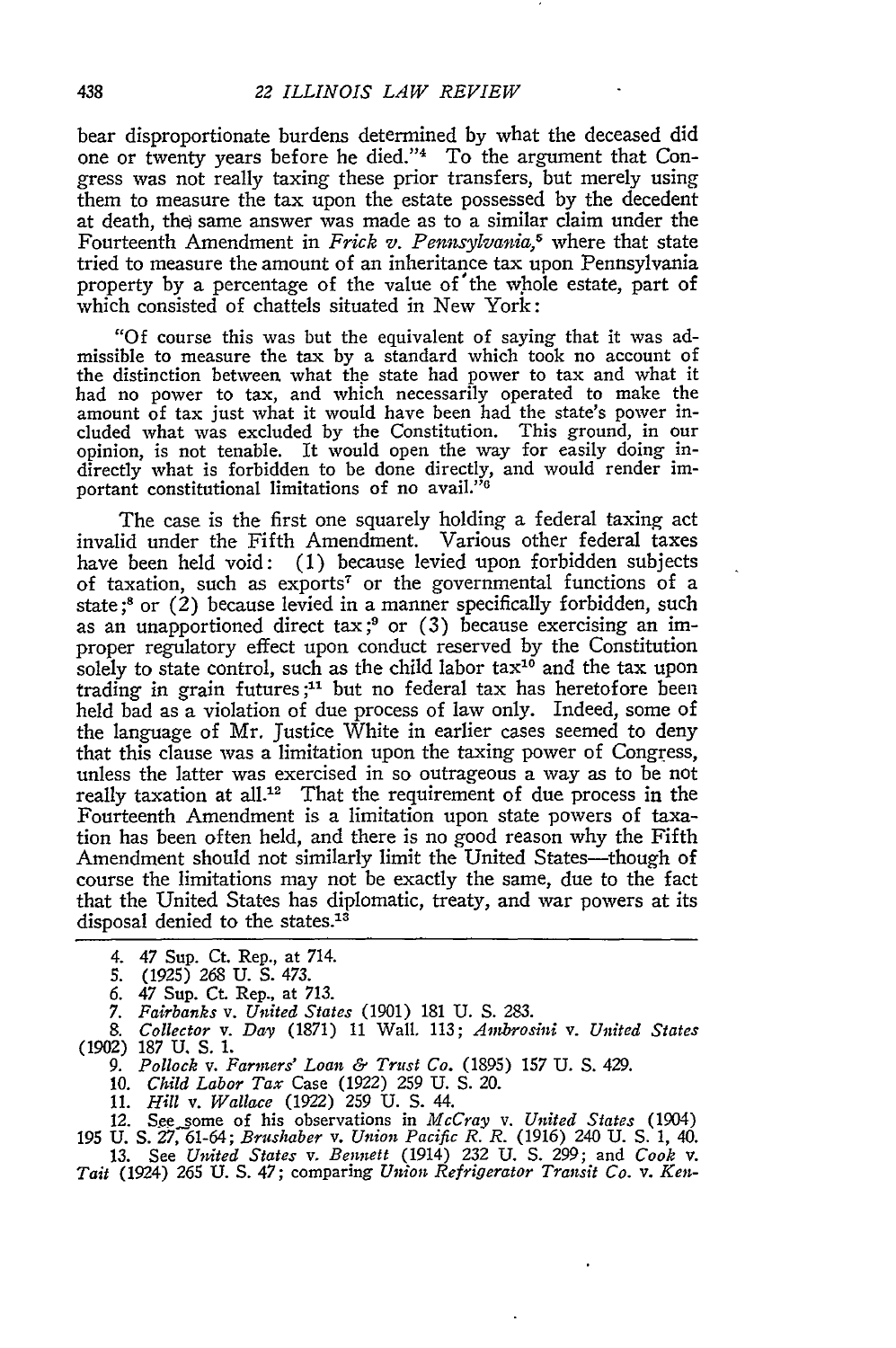On the facts the decision was not difficult, as the life estate of the grantors, reserved by the first conveyance of 1907, had been entirely divested by the second conveyance of 1917, leaving only the final distribution of the trust fund to be postponed to the death of the grantors at the time the tax law was passed. This circumstance was made the sole ground of decision in the lower federal court and was probably the ground of concurrence of the four judges who agreed "in the result." It is noteworthy, therefore, that McReynold's opinion does not even mention this circumstance (save in the preliminary recital of facts), but would apparently have been as applicable had no conveyance of the donors' life interest been made, either upon the ground (1) that the transfer in 1907 of the future remainder in fee after the donors' reserved life interest left nothing that could constitutionally be the subject of  $a_i$  later federal succession tax, or (2) that the mode of taxing this remainder (i. e. valuing it at the time it came into possession instead of when created) was so unreasonable that it could not be used, even if a tax upon its passing into the enjoyment of the donees, enacted after its creation, would otherwise be valid.

Unless the present case may be thought to decide the first point, it has not yet been passed on by the federal Supreme Court, though several state decisions deny the validity of such a tax enacted after the creation of the remainder but before the termination of the preceding life interest.<sup>14</sup> A succession tax upon vested distributive shares, passed after the death of the owner of the estate but before distribution in the settlement of the estate, has been upheld in several states and by the Supreme Court of the United States.<sup>15</sup>

The second point, if valid, may very arguably apply to transfers made after the passage of the taxing act, as well as those made before, and the opinion of the court specifically reserves judgment as to this.16 Suppose A transfers to B today the remainder in fee to a farm worth \$10,000, reserving to himself a life interest. Twentyfive years from now a deposit of copper ore is found on the farm, and it becomes worth \$1,000,000 at the death of A, the life tenant. Could A's estate be validly compelled to pay a tax upon a valuation of \$1,000,000 for the passage of this remainder into the possession of B, an interest created 25 years before and then worth only \$10,- 000? B perhaps might not unfairly be required to pay such a tax upon the occasion of his coming into the enjoyment of his remainder (whether called a succession tax or not), but it might wipe out A's entire estate to pay it, while its amount, as contrasted with either A's

*tucky* (1905) 199 **U. S.** 194; *Barclay & Co. v. Edwards* (1925) 267 **U. S.** 442; comparing *Royster Guano Co. v. Virginia* (1920) 253 U. **S.** 412. 14. In re *Pell* (1902) 171 N. Y. 48; In re *Craig* (1904) 97 App. Div.

289, affirmed in (1905) 181 N. Y. 551; *Hunt v. Wicht* (1917) 174 Calif. 205; Matter of *Potter (1922)* 188 Calif. 55; In re *Lyon* (1922) 233 N. Y. 208; In re *Houston* (1923) 276 Pa. 330 (semble). Contra: *Safe Deposit Co. v. Tait* (1923) 295 Fed. 429.

**15.** *Galsthorpe v. Furnell* (1897) 20 Mont. **299;** *Levy's Succession* (1905) 115 La. **377;** Cahen *v. Brewster* (1906) **203 U. S.** 543. **16.** 47 Sup. Ct. Rep., at 714.